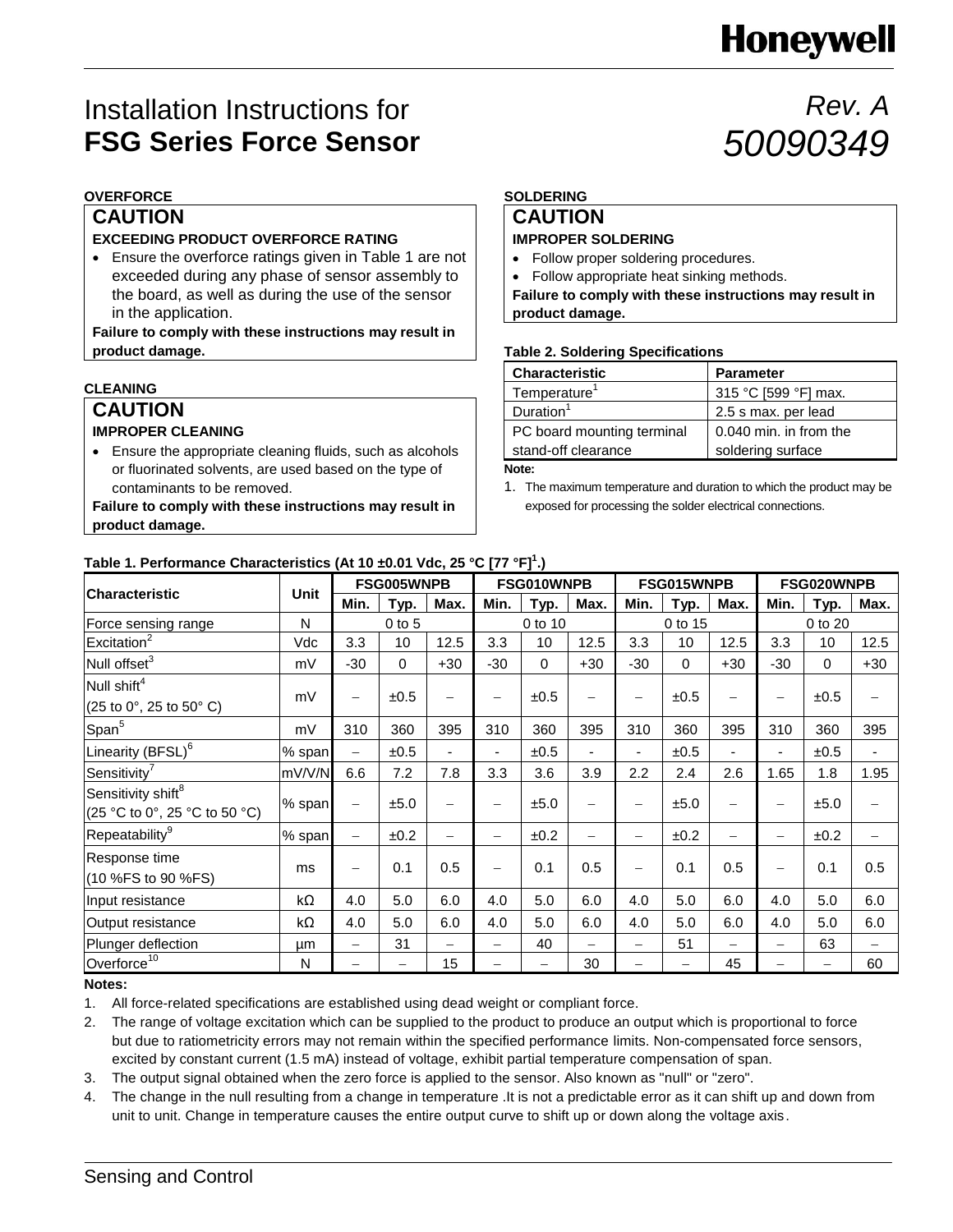# **FSG Series Force Sensor** *Rev. A 50090349*

- 5. The algebraic difference between output signals measured at the upper and lower limits of the operating force range. Also known as "full scale output" or simply "span".
- 6. The maximum deviation of product output from a straight line fitted to output measured over the operating force range. The straight line through a set of points which minimizes the sum of the square of the deviations of each of the points from the straight line.
- 7. The ratio of output signal change to the corresponding input force change. Sensitivity is determined by computing the ratio of span to the specified operating force range multiplied by the supply voltage being used.
- 8. The maximum deviation in sensitivity due to changes in temperature over the operating temperature range, relative to sensitivity measured at 25 °C.
- 9. The maximum difference between output readings when the same force is applied consecutively, under the same operating conditions, with force approaching from the same direction within the operating force range.
- 10. The maximum force which may safely be applied to the product for it to remain in specification once force is returned to the operating force range. Exposure to higher forces may cause permanent damage to the product. Unless otherwise specified this applies to all temperatures within the operating temperature range.

| <b>Characteristic</b>            | <b>Parameter</b>                              |
|----------------------------------|-----------------------------------------------|
| Operating temperature'           | -40 °C to 85 °C [-40 °F to 185 °F]            |
| Shock                            | qualification tested to 150 g                 |
| Vibration                        | qualification tested to 0 to 2 kHz, 20 g sine |
| $MCTF2$ (Mean Cycles to Failure) | 20 million at 25 °C [77 °F]                   |
| Output ratiometric               | within supply range                           |

### **Table 3. Environmental Specifications**

#### **Notes:**

- 1. The temperature range over which the product may safely be exposed without excitation or force applied. Under these conditions the product will remain in specification after excursion to any temperatures in this range. Exposure to temperatures beyond this range may cause permanent damage to the product.
- 2. MCTF is a basic measure of reliability for a non-repairable device. It is the mean number of cycles to maximum operating force over which a sensor can be expected to operate until failure. The mean value is determined statistically from a probability distribution for failures based upon test data. MCTF may vary depending on the specific application in which a sensor is utilized.

### **Table 4. Absolute Maximum Ratings<sup>1</sup>**

| <b>Characteristic</b>            | Parameter                                     |
|----------------------------------|-----------------------------------------------|
| Storage temperature <sup>-</sup> | -40 °C to 100 °C I-40 °F to 212 °F1           |
| ESD                              | Meets ESD Sensitivity Classification Level 3B |

#### **Notes:**

1. The extreme limits that the product can withstand without damage to the product.

2. The temperature range over which the product may safely be exposed without excitation or force applied. Under these conditions, the product will remain in the specification after excursions to any temperature in this range. Exposure to temperatures beyond this range may cause permanent damage to the product.

#### **Figure 1. Excitation Schematic (Excitation 5 Vdc Typ., 6 Vdc max.)**

|   | 1. Circled numbers refer to sensor terminals (pins).                                                    |
|---|---------------------------------------------------------------------------------------------------------|
|   | Pin 1 = Supply Vs (+), Pin 2 = Output Vo (+), Pin 3 = Ground Vg (-), Pin 4 = Output Vo (-)              |
|   | 2. The force sensor may be powered by voltage or current. Maximum supply voltage is                     |
|   | not to exceed 6 V. Maximum supply current is not to exceed 1.2 mA. Power is applied                     |
| - | across Pin 1 and Pin 3.                                                                                 |
|   | 3. The sensor output should be measured as a differential voltage across Pin 2 and                      |
|   | Pin 4 (Vo = $\sqrt{O(1)}$ - $\sqrt{O(-)}$ ). The output is ratiometric to the supply voltage. Shifts in |
|   | supply voltage will cause shifts in output. Neither Pin 2 nor Pin 4 should be tied to                   |
|   | ground or voltage supply.                                                                               |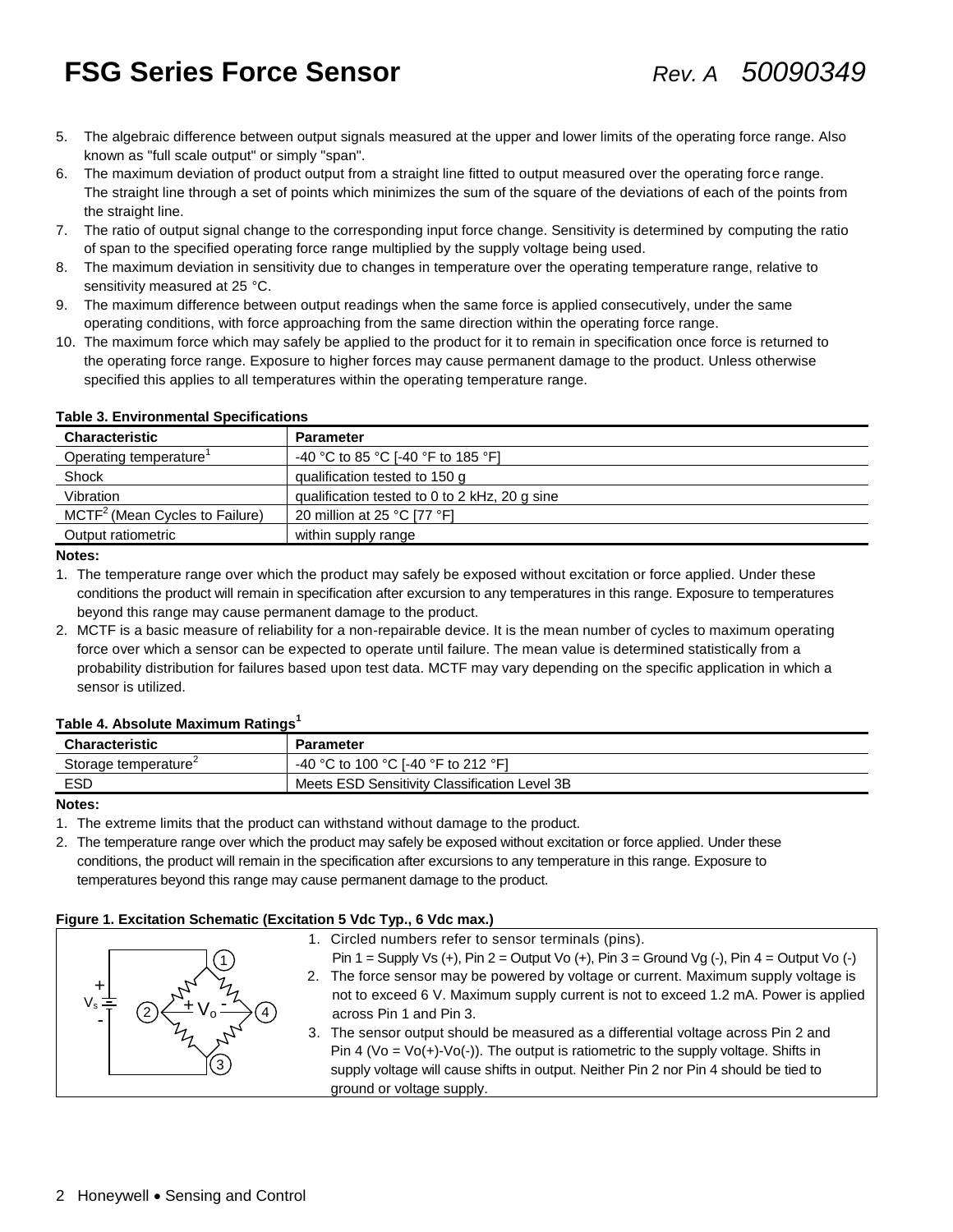# **FSG Series Force Sensor** *Rev. A 50090349*



#### **Figure 2. Sensor Mounting Dimensions (For reference only: mm/[in].)**